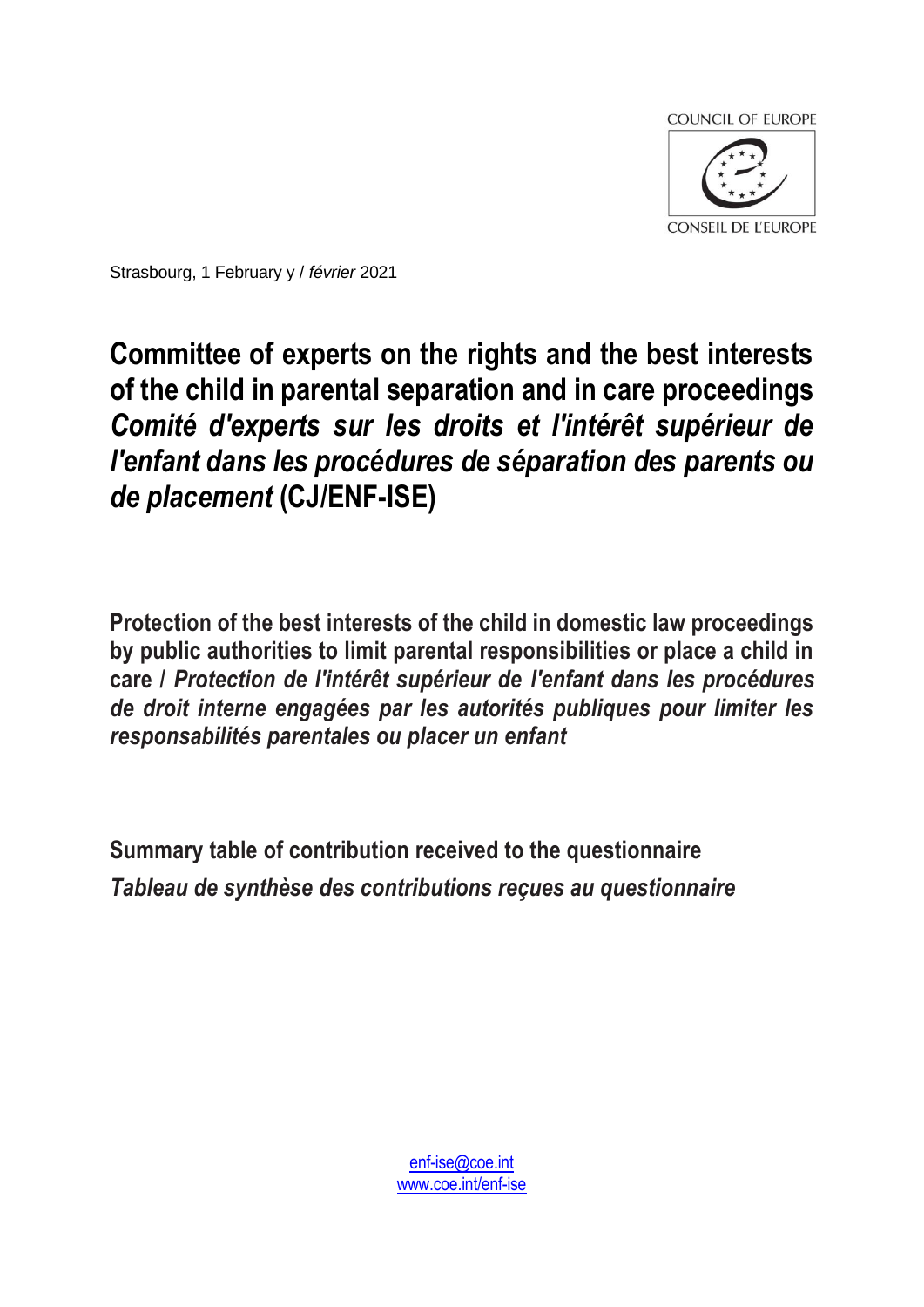| <b>MEMBER STATE</b>                                                                                                | <b>DATE</b> |
|--------------------------------------------------------------------------------------------------------------------|-------------|
| ALBANIA / ALBANIE - State Agency for the Rights and Protection of                                                  | 14/12/2020  |
| the Child / Ministry of Health and Social Protection / State Social                                                |             |
| <b>Services</b>                                                                                                    |             |
| AUSTRIA / AUTRICHE - Federal Ministry of Labour, Family Affairs and                                                | 06/12/2020  |
| Youth, Maga Silvia Rass-Schell                                                                                     |             |
| AZERBAIJAN / AZERBAÏJAN - State Committee on Family, Women                                                         | 30/11/2020  |
| and Children Affairs                                                                                               |             |
| BELGIUM / BELGIQUE - Agency 'Opgroeien' (Growing up)                                                               | 27/11/2020  |
| BELGIUM / BELGIQUE - Communauté française - Administration                                                         | 03/12/2020  |
| générale de l'aide à la jeunesse et du centre pour mineurs dessaisis                                               |             |
| Direction de l'appui juridique                                                                                     |             |
| BULGARIE / BULGARIA - State Agency for Child Protection (SACP) /                                                   | 01/12/2020  |
| Ministry of Justice                                                                                                |             |
| CROATIA / CROATIE - Federal Ministry of Labour, Pension System,                                                    | 30/11/2020  |
| <b>Family and Social Policy</b>                                                                                    |             |
| CROATIA / CROATIE - Ministry of Justice and Administration                                                         | 30/11/2020  |
| CYPRUS / CHYPRE - Social Welfare Services - Ministry of Labour,                                                    | 27/11/2020  |
| <b>Welfare and Social Insurance</b>                                                                                |             |
| CZECH REPUBLIC / RÉPUBLIQUE TCHÈQUE - The Office of the                                                            | 29/11/2020  |
| Government, Ministry of Justice, Ministry of Labour and Social Affairs                                             |             |
| ESTONIA / ESTONIE - Ministry of Social Affair, Ministry of Justice                                                 | 08/12/2020  |
| FINLAND / FINLANDE - Ministry for Foreign affairs                                                                  | 30/11/2020  |
| FRANCE - Ministère des solidarités et de la santé - Bureau des affaires                                            | 01/12/2020  |
| européennes et internationales (BAEI)                                                                              |             |
| GEORGIA / GEORGIE - Human Rights Secretariat of the                                                                | 29/12/2020  |
| Administration of the Government / Ministry of Justice / Ministry of                                               |             |
| Internally Displaced Persons from the Occupied Territories, Labor,                                                 |             |
| Health and Social Affairs / LEPL Agency for State Care and Assistance                                              |             |
| for the (statutory) Victims of Human Trafficking<br>GERMANY / ALLEMAGNE - Federal Ministry of Justice and Consumer | 07/12/2020  |
| Protection                                                                                                         |             |
| GREECE / GRÈCE - Ministry of Labour and Social Affairs and National                                                | 03/12/2020  |
| Centre for Social Solidarity (EKKA)                                                                                |             |
| HUNGARY / HONGRIE - Ministry of Human Capacities, Department of                                                    | 15/12/2020  |
| Child Protection and Guardianship / Office of the Prosecutor General                                               |             |
| ICELAND / ISLANDE - Ministry of Social Affairs                                                                     | 30/11/2020  |
| IRELAND / IRLANDE - Department of Children, Equality, Disability,                                                  | 01/02/2020  |
| <b>Integration and Youth</b>                                                                                       |             |
| ITALY / ITALIE - Department for Family Policies, Presidency of the                                                 | 0/12/2020   |
| Council of Ministers, Ministry of Labour and Social Policies                                                       |             |
| ITALY / ITALIE - Department of Justice affairs                                                                     | 04/12/2020  |
| LATVIA / LETTONIE - Ministry of justice, Ministry of Welfare                                                       | 30/11/2020  |
| MOLDOVA / REPUBLIQUE DE MOLDOVA - Ministry of Health, Labour                                                       | 30/11/2020  |
| and Social Protection                                                                                              |             |
| MONACO - Direction de l'Action et de l'Aide Sociales                                                               | 10/12/2020  |
| <b>Gouvernement Princier</b>                                                                                       |             |